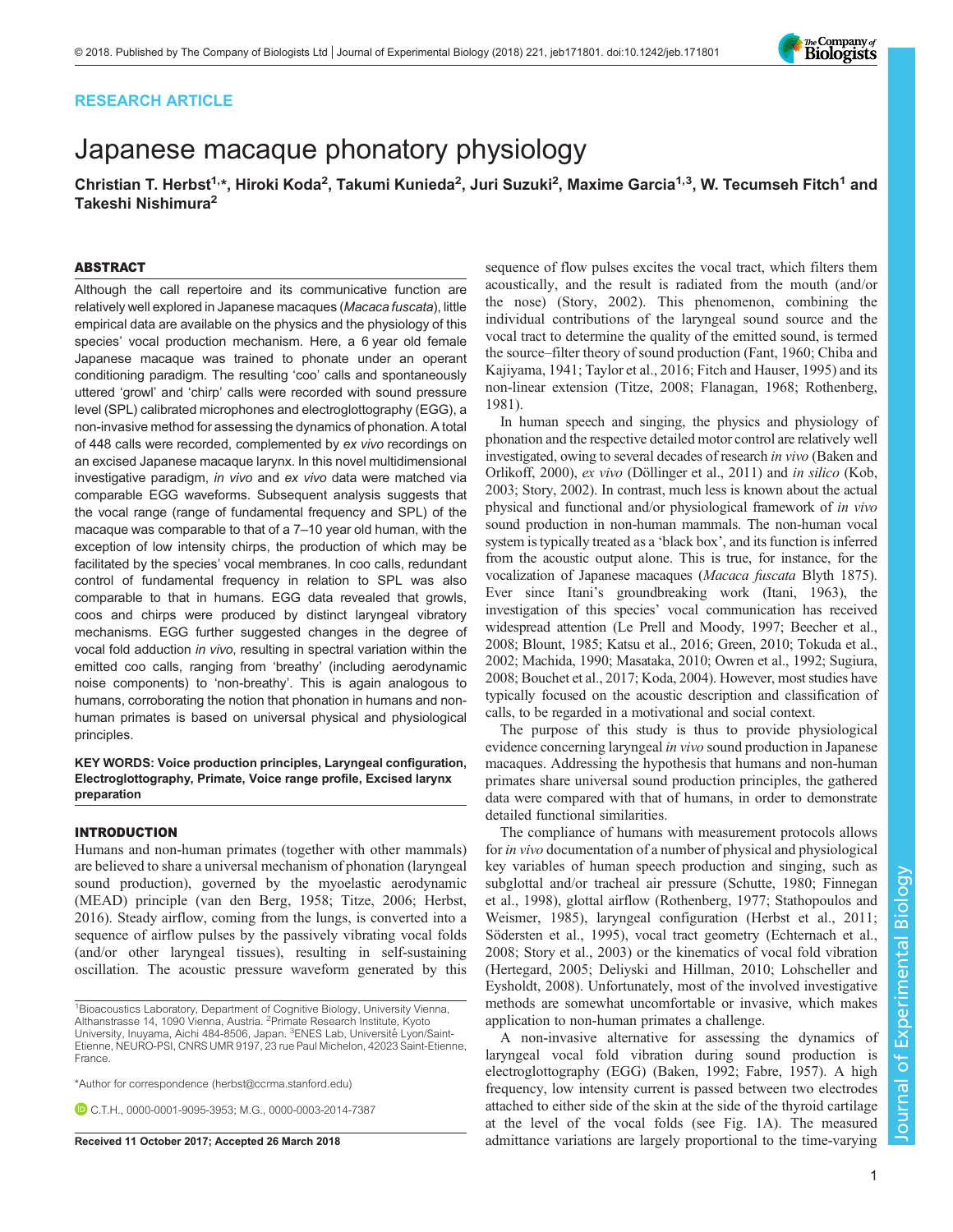<span id="page-1-0"></span>vocal fold contact area ([Hampala et al., 2016\)](#page-7-0), thus providing detailed physiological information on vocal fold vibration. A schematic model of a stereotypical EGG signal for one vibratory cycle of the vocal folds in humans is shown in Fig. 1B [\(Berke et al.,](#page-7-0) [1987](#page-7-0); [Baken and Orlikoff, 2000](#page-7-0)). The landmarks in that illustration are identified as follows: (a) initial contact of the lower vocal fold margins; (b) initial contact of the upper vocal fold margins; (c) maximum vocal fold contact reached (glottis not necessarily fully closed); (d) de-contacting phase by separation of the lower vocal fold margins; (e) upper margins start to separate; and (f ) glottis is open and the contact area is at its minimum.

Several approaches exist for extracting quantitative information from the raw EGG signal ([Rothenberg and Mahshie, 1988; Orlikoff,](#page-8-0) [1991](#page-8-0); [Baken and Orlikoff, 2000](#page-7-0)). These are loosely correlated with physical key phenomena of vocal fold vibration, but need to be interpreted with care ([Herbst et al., 2017, 2014\)](#page-7-0).

Although EGG, thanks to its relatively inexpensive and noninvasive nature, has seen wide application in human voice science, surprisingly, only one pilot study has been conducted on nonhuman primates [\(Brown and Cannito, 1995](#page-7-0)). Here, we apply EGG data acquisition to in vivo phonation of a female Japanese macaque trained to vocalize on command. EGG data are complemented with sound pressure level (SPL) calibrated acoustic recordings and matched EGG data from an excised larynx preparation of a Japanese macaque ex vivo. This novel multidimensional approach allows for deeper insights into the physiological and physical nature of voice production in this species.

# MATERIALS AND METHODS

## Data acquisition in vivo

In vivo data acquisition was performed at the Primate Research Institute, Inuyama, Aichi, Japan. All procedures were approved by the ethics committee of the Primate Research Institute of Kyoto University (number 2015-014, 2016-103), with compliance to the Guide for the Care and Use of Laboratory Primates (third edition, the Primate Research Institute, Kyoto University, 2010). The subject animal was a 6.5 year old female Japanese macaque, with a resting vocal fold length of approximately 7.7 mm, as measured from a computerized tomography (CT) scan with a spatial resolution of 0.35×0.35 mm and a slice interval of 0.2 mm.

The animal had been trained over a period of 6 months for another research project (H.K., T.K. and T.N., unpublished) to sit in

a custom-made monkey chair wearing a special-purpose jacket (Fig. 1A). Using an operant conditioning approach, the animal was rewarded when producing 'coo' calls after presentation of a visual and auditory stimulus. In addition to these trained responses, we also recorded a number of spontaneous calls (see below). For the purpose of this work, a total of three recording sessions, each lasting approximately 50 min, were conducted over a period of 8 days.

EGG signals were recorded with a VoceVista electroglottograph (Roden, The Netherlands). The EGG electrodes were embedded into the collar of a special-purpose jacket that was worn by the animal during data acquisition (see Fig. 1A). In this setup, head movement of the animal resulted in intermittent contact loss between the electrodes and the individual's neck in approximately 60% of all recorded signals. EGG signals were only considered for further analysis if two conditions were fulfilled: (1) a cyclical EGG signal at a fundamental frequency  $(f_0)$  corresponding to that of the acoustic signal (checked through inspection of respective spectrograms) was present; and (2) there was no evidence of clipping in the acquired EGG signal.

The acoustic signal was recorded with a Sennheiser MKE platinum-C microphone (Sennheiser Electronic GmbH & Co. KG, Wedemark, Germany). The microphone was placed at a fixed distance of 10 cm from the animal's mouth. SPL levels were calibrated with C frequency weighting for a distance of 30 cm using an SPL meter (ATL SL-8851, ATP Instrumentation Ltd, Ashby-dela-Zouch, UK), applying method 5 from [Svec and Granqvist \(2017\).](#page-8-0) Background noise levels were measured at 55.3 dB(C).

Both the EGG and the acoustic signal were simultaneously digitized at a sampling frequency of 48 kHz with a Tascam audio interface (US-144KMII, TEAC America Inc., Montebello, CA, USA). The digitized signals were recorded using the software Audacity [\(http://www.audacityteam.org/\)](http://www.audacityteam.org/) and stored as 16-bit uncompressed stereo .wav files.

### Data acquisition ex vivo

Data acquisition ex vivo was conducted at the Department of Cognitive Biology, University of Vienna, Austria. No ethical approval was required. The larynx was from a female Japanese macaque (mass=7.4 kg, head–body length without tail=72.6 cm) that had died of natural causes, acquired through the specimen acquisition program at the National Museums of Scotland. A detailed description of that specimen's preparation is provided



Fig. 1. Electroglottography (EGG). (A) Attachment of EGG electrodes in the experimental setup. (B) Schematic diagram of a stereotypical human EGG waveform for one glottal cycle [\(Baken and Orlikoff, 2000](#page-7-0); [Berke et al., 1987\)](#page-7-0), with illustrations of vocal fold movement and contact (a to f) within the coronal plane shown at the bottom (see Introduction). VFCA, vocal fold contact area.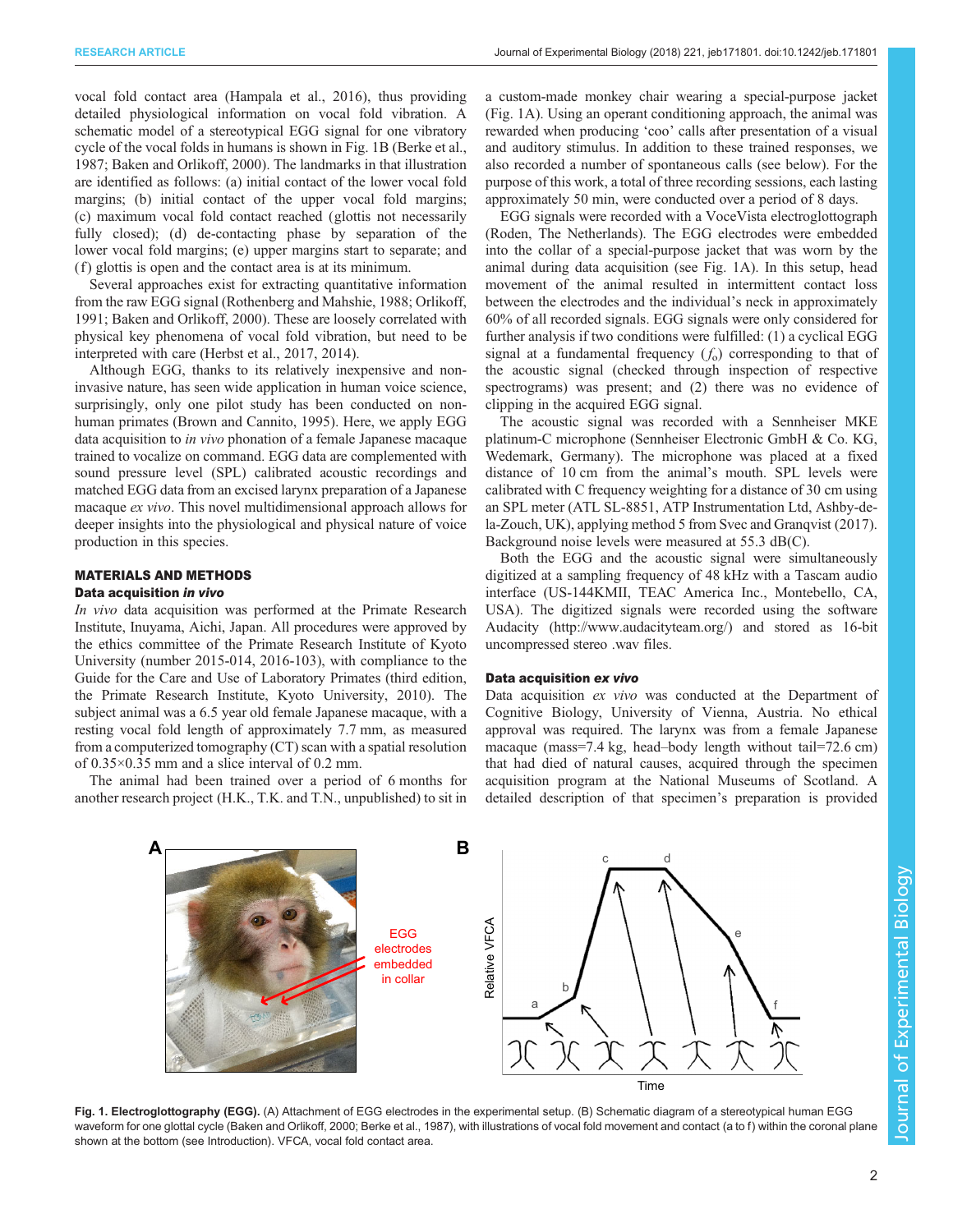| <b>OUTLASHOO</b> |              |                    |                   |                            |                  |                |  |  |  |
|------------------|--------------|--------------------|-------------------|----------------------------|------------------|----------------|--|--|--|
| Call type        | No. of calls | No. of data points | Mean $f_{0}$ (Hz) | Mean $f_{\text{DOM}}$ (Hz) | Mean SPL [dB(C)] | Mean HNR (dB)  |  |  |  |
| Growl            |              | 3571               | $296.1 \pm 142.5$ | 488.2±279.7                | $75.8 \pm 5.4$   | $6.4{\pm}4.8$  |  |  |  |
| Coo              | 377          | 127.981            | $585.0 \pm 74.1$  | 725.7±319.5                | 78.3±7.0         | $22.7 \pm 7.0$ |  |  |  |
| Chirp            | 14           | 747                | 3134.0±559.2      | $3127.7 \pm 702.6$         | $77.5 \pm 11.8$  | $3.1 \pm 2.5$  |  |  |  |

<span id="page-2-0"></span>Table 1. Mean±s.d. fundamental frequency ( $f_0$ ), dominant frequency ( $f_{\text{DOM}}$ ), sound pressure level (SPL) and harmonics-to-noise ratio (HNR) for all call types

elsewhere [\(Garcia et al., 2017\)](#page-7-0). The resting vocal fold length was visually determined to be approximately 7.3 mm.

A previously described excised larynx setup was utilized [\(Herbst](#page-7-0) [et al., 2014](#page-7-0)). The larynx was mounted on a vertical tube supplying heated (ca. 37°C) and humidified (100% humidity) air. For the purpose of this study, the vocal folds were adducted and elongated manually, in order to have maximum freedom for achieving vocalizations that resemble those documented in vivo.

Vocal fold vibration was documented with acoustic and EGG recordings (see [Herbst et al., 2014](#page-7-0) for details), while simultaneously measuring the subglottal driving (air) pressure. For comparative analysis of data recorded in vivo and ex vivo, EGG signals from these two scenarios were matched using the following criteria: (1) comparable  $f_0$ ; (2) comparable periodicity and harmonic content (nearly periodic and sinusoidal for coo calls, slightly irregular and slightly aperiodic for growls and chirps); and (3) comparable relative EGG signal level (note that the EGG signal level of chirp calls was typically approximately 15–20 dB lower than that of all other calls; see below).

## Data analysis

 $f<sub>o</sub>$  was estimated with the Praat [\(Boersma and Weenink, 2017\)](#page-7-0) program's autocorrelation-based algorithm ['To Pitch (ac)…']. Standard parameters were used, except for minimum and maximum  $f_0$ , which were set to 50 and 5000 Hz, respectively.  $f_0$  was estimated every millisecond, resulting in 1000 analysis data points per second.

At the time offset of each successfully estimated  $f_0$  data point, two further parameters were calculated with a custom algorithm written in Python by C.T.H.: the calibrated SPL, expressed in dB(C), and the dominant frequency  $(f_{\text{DOM}})$  [\(Fischer et al., 2013\)](#page-7-0), representing the frequency with the maximum amplitude within the acoustic spectrum of the analyzed signal portion. The respective source code is available online ([www.christian-herbst.org/python/\)](http://www.christian-herbst.org/python/).

Preliminary perceptual assessment of the acoustic data suggested various degrees of 'breathiness' (i.e. aerodynamic noise components) in a subset of the coo calls produced in vivo. In order to assess this quantitatively, the average harmonics-to-noise ratio (HNR) was calculated for all coo calls with Praat. In particular, the function 'To Harmonicity (ac)' was called with standard parameters, except for the time step (1 ms) and minimum  $f_0$  (50 Hz).

Glottal efficiency  $(E_{GL})$  is a measure of aerodynamic energy conversion during sound production. It is the ratio of radiated acoustic power (i.e. the system's output) to aerodynamic power (i.e. the system's input) [\(van den Berg, 1956](#page-8-0); [Bouhuys et al., 1968](#page-7-0); [Schutte, 1980\)](#page-8-0). Glottal efficiency, expressed in dB, was determined here as:

$$
E_{\text{GL}} = 10\log_{10} \frac{P_{\text{RAD}}}{P_{\text{AIR}}},\tag{1}
$$

where  $P_{\text{RAD}}$  is the radiated power and  $P_{\text{AIR}}$  is the aerodynamic power.  $P_{\text{RAD}}$  was calculated in W as:

$$
P_{\rm RAD} = 4\pi r^2 I,\tag{2}
$$

where  $r$  is the microphone distance (30 cm in this case) and  $I$  is the sound intensity in  $W \, \text{m}^{-2}$ , derived from the measured SPL at 30 cm as:

$$
I = I_0 10^{\text{SPL}/10},\tag{3}
$$

where the reference sound intensity  $I_0=10^{-12}$  W m<sup>-2</sup>. Finally, the aerodynamic power,  $P_{\text{AIR}}$ , expressed in W, was calculated as the product of the time-averaged glottal airflow and the time-averaged subglottal pressure.

#### RESULTS

A total of 448 calls were recorded in vivo, which were labeled manually according to the classification scheme provided by [Green](#page-7-0) [\(1975\)](#page-7-0), resulting in 377 coos, 31 growls, 14 chirps, and 26 transitions between coo and grunt. Whereas the coo calls were emitted as a trained response of the investigated animal, the growls and chirps were mostly spontaneous vocal emissions uttered when one of the experimenters adjusted the EGG electrodes.

An overview of analysis data for all calls is provided in Table 1. The relationship between  $f_0$  and SPL for all vocalizations is depicted in [Fig. 2](#page-3-0)A. Such a display, called a phonetogram ([Damste, 1970\)](#page-7-0) or voice range profile (VRP) [\(Pabon and Plomp, 1988](#page-8-0)), is a typical tool in human voice science and clinical work, utilized to obtain an overview of a person's vocal capacities. The gray diamonds and dashed lines superimposed upon [Fig. 2](#page-3-0)A, allowing for a comparison between the investigated Japanese macaque and humans, are normative VRP data for children aged 7–10 years [\(Schneider](#page-8-0) [et al., 2010\)](#page-8-0).

In order to corroborate the similitude of VRP data between Japanese macaques and human children on an anatomical level, the vocal fold lengths of the Japanese macaques analyzed in vivo and ex vivo (7.7 and 7.3 mm, respectively) were compared with those of pre-pubertal children according to data from [Hirano et al. \(1983\)](#page-7-0) [\(Fig. 2](#page-3-0)B). A substitution of the vocal fold lengths of the two examined Japanese macaque specimens into the linear regression through the data for children below 12 years of age ([Hirano et al.,](#page-7-0) [1983\)](#page-7-0) suggests that comparable vocal fold lengths are found in children aged approximately 7.9 and 7.4 years, respectively.

Preliminary analysis of the coo calls suggested a systematic covariation between  $f_0$  and SPL in a large portion of the calls (see [Fig. 2C](#page-3-0) for an example). This co-variation was quantified by calculating first order linear regressions between SPL and  $f_0$  within all coo calls. Computing the average of all data points where the coefficient of determination,  $R^2$ , was equal to or greater than 0.8

Table 2. Subglottal pressure ( $P_{SUB}$ ), airflow, SPL and glottal efficiency  $(E_{GL})$  for the three excised larynx phonations depicted in [Fig. 3](#page-4-0)

| Call type | $P_{\scriptstyle\text{SUB}}$<br>(kPa) | Airflow<br>$(l \text{ min}^{-1})$ | SPL [dB(C) at<br>30 cm] | $E_{\textsf{GL}}$<br>(dB) |
|-----------|---------------------------------------|-----------------------------------|-------------------------|---------------------------|
| Growl     | 3.4                                   | 34.7                              | 81.0                    | $-41.3$                   |
| Coo       | 2.4                                   | 55.1                              | 74.6                    | $-48.3$                   |
| Chirp     | 4.7                                   | 37.5                              | 89.9                    | $-34.2$                   |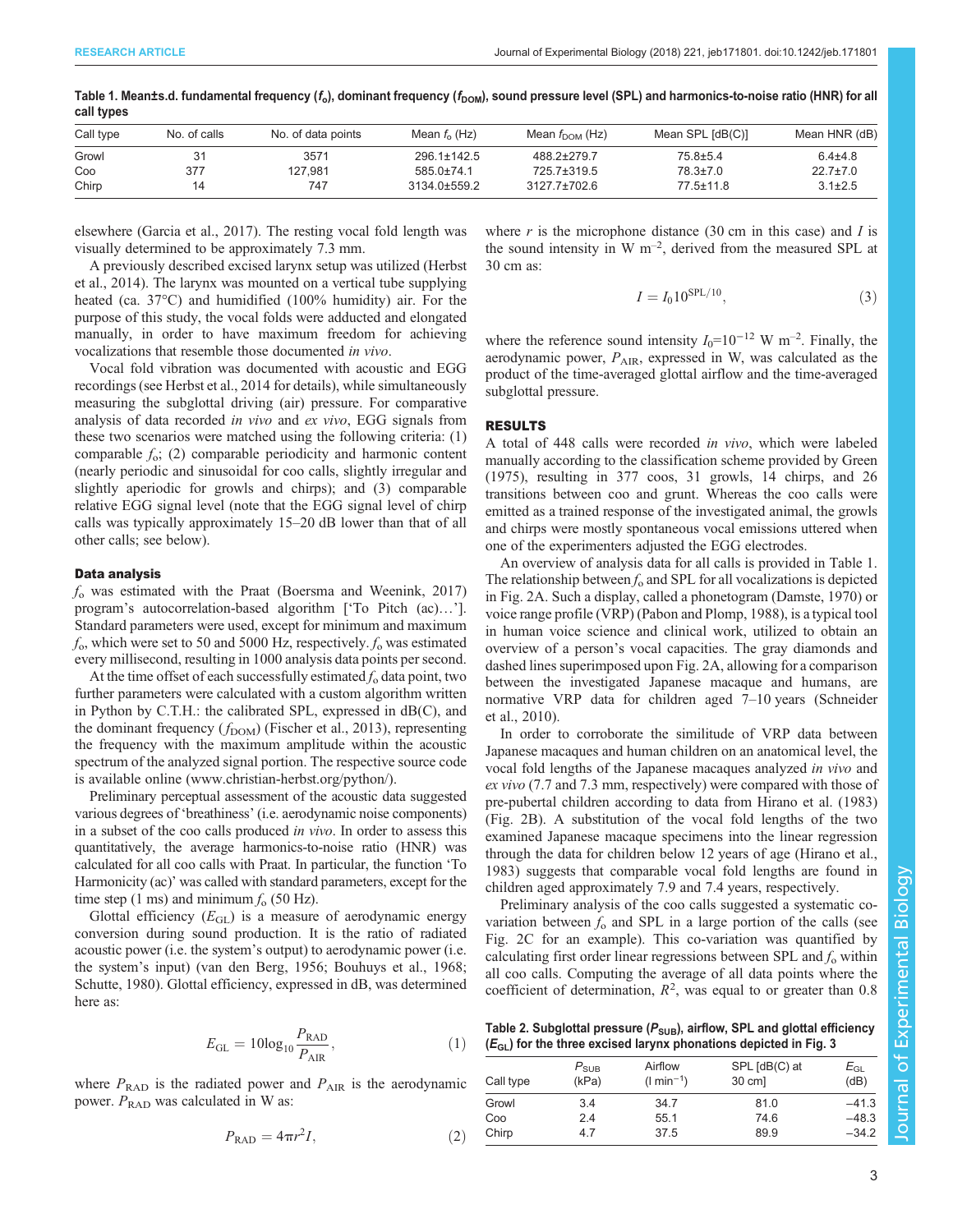<span id="page-3-0"></span>

Fig. 2. Fundamental frequency ( $f_o$ ) and sound pressure level (SPL) of analyzed vocalizations. (A) Phonetogram showing SPL versus  $f_o$ . The superimposed diamonds and dashed lines represent normative voice range profile (VRP) data from human children aged 7–10 years ([Schneider et al., 2010](#page-8-0)). (B) Vocal fold length measurements for pre-pubertal children [\(Hirano et al., 1983](#page-7-0)), with superimposed vocal fold length measurements from the two Japanese macaques investigated in vivo and ex vivo. (C) SPL and  $f_0$  contour for a selected coo call.

(39.3% of all cases) resulted in an average slope of 0.28 semitones per dB SPL. The semitone scale [\(Young, 1939](#page-8-0)) was chosen in order for the data to be comparable with those in a previous publication in humans [\(Gramming et al., 1988](#page-7-0)). For reference purposes, at the mean  $f_0$  of all coo calls, this value would be equivalent to an increase of approximately 9.5 Hz per dB SPL.

Basic physical data for the excised larynx sound production are listed in [Table 2:](#page-2-0) subglottal pressure, airflow rates, SPL and glottal efficiency. In [Fig. 3](#page-4-0), stereotypical EGG waveforms from both the in vivo condition and the excised larynx preparation are shown for all three call types. Care has been taken to find EGG waveforms that are similar both in appearance and in  $f_0$ . The EGG waveforms for the growl vocalizations were mostly irregular, with residual traces of periodicity. The coo calls typically resulted in periodic EGG waveforms, approximating a sinusoidal shape in most cases (but see [Fig. 5](#page-5-0) for an important counter-example). The EGG signals of the chirps also approximated sinusoidal shapes. However, they had markedly weaker amplitudes (−26.6 dB in [Fig. 3](#page-4-0), compared

with  $-8$  dB and  $-11$  dB for growls and coos, respectively). This suggests a lesser degree of vocal fold contact, and noise introduced by the measurement equipment had greater influence on the waveform.

In 26 out of the 448 analyzed calls, transitions between the coo and growl call types were found. These transitions typically occurred over a few glottal vibratory cycles. One such example is documented in [Fig. 4](#page-5-0):  $f_0$  drops abruptly from approximately 464 Hz to approximately 190 Hz, whereas the EGG waveform abruptly alternates between two distinct shapes around  $t=280$  ms in [Fig. 4D](#page-5-0).

The average HNR of all coo calls is plotted against the respective average SPL in [Fig. 5.](#page-5-0) The data in panel A suggest an overall trend for HNR to be lower in softer calls. A stereotypical example of a coo call characterized as 'breathy' (including aerodynamic noise components) by the experimenters is further analyzed in panels B and C. The spectrogram of the acoustic signal contained only three harmonics above noise level, and the respective EGG waveform was quasi-sinusoidal, containing considerable noise. In contrast, the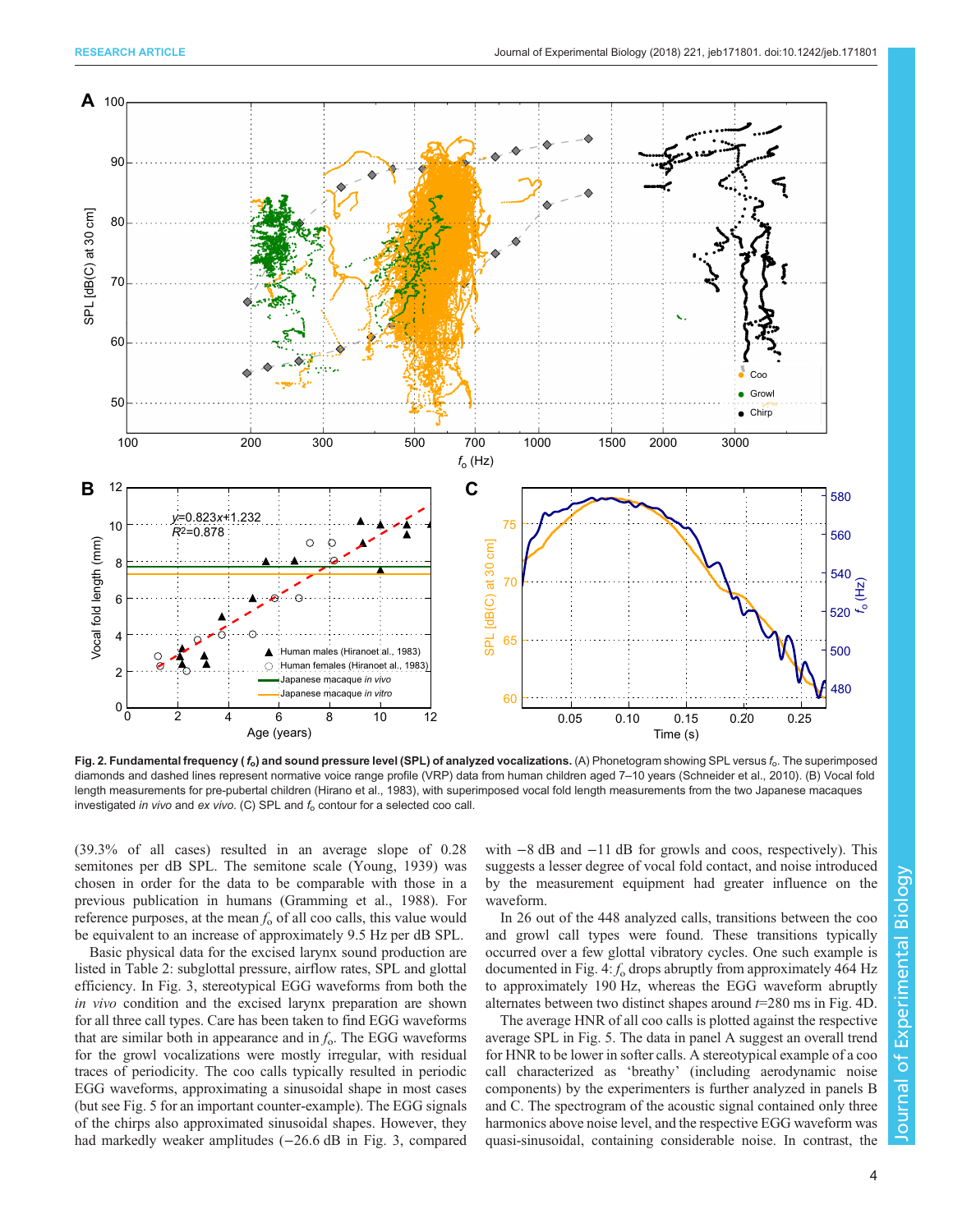<span id="page-4-0"></span>

Fig. 3. Comparable EGG waveforms of in vivo and excised larynx recordings for all three call types. (A) Growl (issuing a threat). (B) Coo (contact call). (C) Chirp (defensive withdrawal).

acoustic signal of a stereotypical coo call characterized as 'nonbreathy' ( panels D and E) contained 12 harmonics above the noise floor, and the corresponding EGG waveform was devoid of visible noise components, resulting in a pronounced wave shape.

## **DISCUSSION**

This study introduces a new multidimensional investigative paradigm to the fields of primatology and animal bioacoustics: controlled in vivo experiments with accompanying excised larynx experimentation, linked through matched EGG waveforms as a physiological 'ground truth'. In this manner, advantages from both approaches can be combined. The in vivo setup, thanks to calibrated microphone signals and a controlled mouth-to-microphone position, facilitates assessment of SPLs of targeted call types (see [Fig. 2](#page-3-0)). The supplemented data from the excised larynx experiment allow for the estimation of physical and physiological voice production parameters (see [Table 2](#page-2-0)), which are difficult to obtain in vivo. In this approach, EGG data provide the key evidence through which the two setups (in vivo versus excised larynx) are linked. Although in the current study, larynges of two different animals were examined in vivo and ex vivo, future investigations could, given logistical and ethical feasibility, utilize the same animal in both setups to control for variation in laryngeal anatomy between animals.

The three investigated call types, growls, coos and chirps, had distinct fundamental frequencies and were well separated within the generated phonetogram ([Fig. 2\)](#page-3-0). The growl and coo calls were well aligned within normative VRP data published for 7–10 year old children [\(Schneider et al., 2010](#page-8-0)) (but note the greater sound levels of the growl vocalizations in comparison with the respective phonations of children around 200–250 Hz). However, even the higher frequencies of the chirps ( $f_0 \approx 3$  kHz) can be sung by some children of that age, but typically only at high vocal intensities (C.T.H., personal observation). The VRP comparison is, however, limited by the fact that the VRP data of the children were acquired via instructions to continuously and fully cover their entire voice range (i.e. reaching the minima and maxima of both sound level and  $f_0$ ), whereas the data from the Japanese macaque were acquired through the operant conditioning approach without such restrictions. The actual voice range of the Japanese macaque could thus be greater than that indicated by the collected data. Furthermore, although the children's VRP is continuous, the Japanese macaque's VRP is not, owing to the different methods of data acquisition. Therefore, it cannot be determined whether areas in the Japanese macaque's VRP that are not covered by our current data from growls, coos or chirps (e.g. the frequency region between 750 and 1700 Hz) constitute evidence that the animal would not have the ability to produce sounds at those frequencies and sound levels.

In humans, the  $f_0$  of vocal fold vibration can be approximated with a simple string model as:

$$
f_{\rm o} = \frac{1}{2L} \sqrt{\frac{\sigma}{\rho}},\tag{4}
$$

where L is the vocal fold length,  $\sigma$  is the stress within the vocal fold and  $\rho$  is the tissue density (assumed to be constant) [\(Titze, 2000\)](#page-8-0). Although the stress (and hence the vocal fold elongation) can be varied individually ([Titze et al., 2016](#page-8-0)), the resting (i.e. unstretched) vocal fold length can be assumed to be constant for an individual.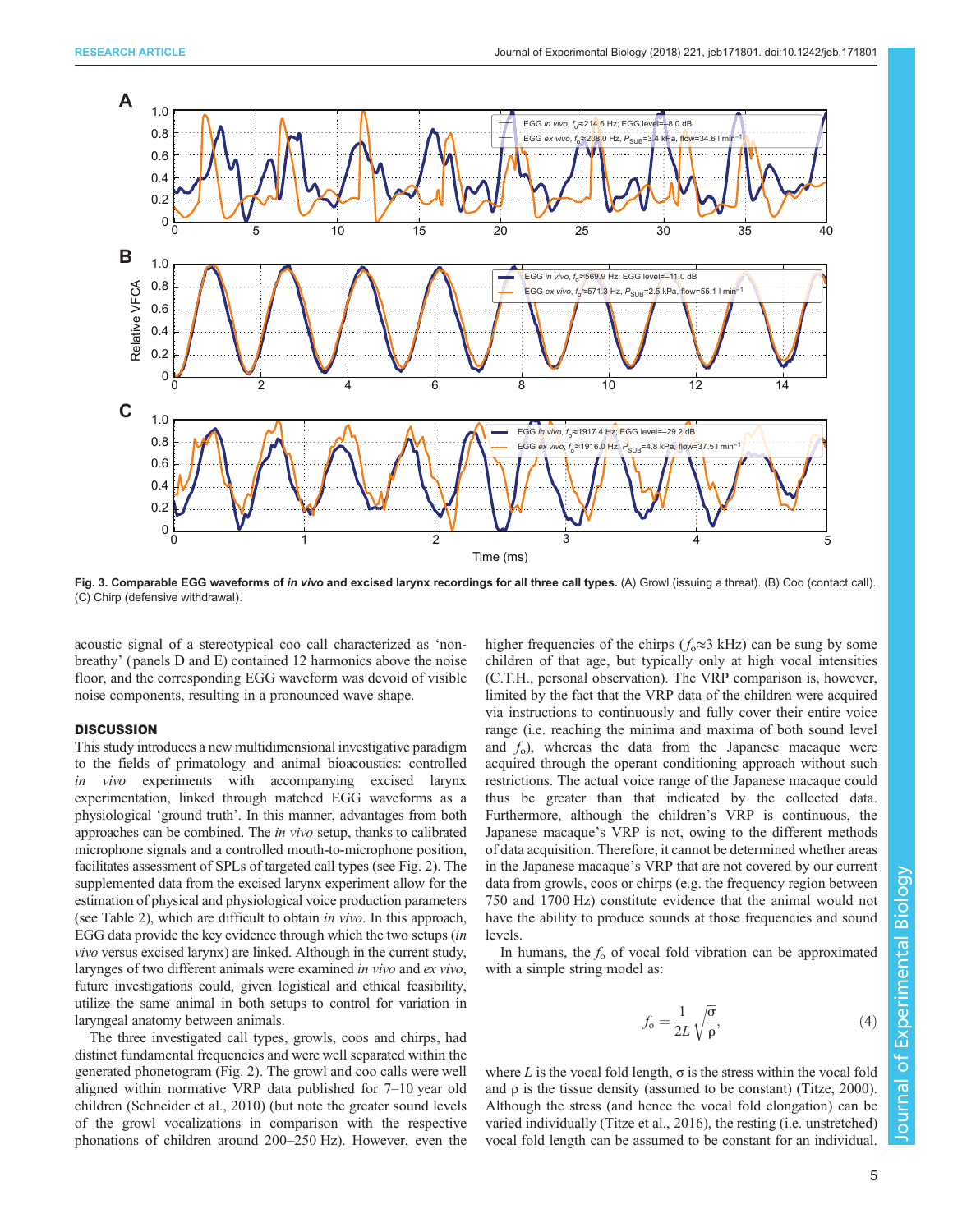<span id="page-5-0"></span>

Fig. 4. Abrupt transition from coo to lower frequency growl. (A) Narrow-band spectrogram of microphone signal. (B) Acoustic signal. (C) EGG signal. (D) Portion of the EGG signal, extracted at  $t=240-320$  ms.

Vocal fold length is thus a main anatomical determinant for an individual's  $f_0$  range.

A recent comparative allometric study showed that vocal fold length is a good predictor for the minimum  $f_0$  across 11 nonhuman primate species [\(Garcia et al., 2017](#page-7-0)). The resting vocal fold length of the Japanese macaques investigated here in vivo and ex vivo was approximately 7.7 and 7.3 mm, respectively. [Hirano et al. \(1983\)](#page-7-0) found comparable vocal fold lengths for

children aged approximately 6–10 years (see [Fig. 2](#page-3-0)B). This evidence thus strongly suggests that the similar  $f_0$  ranges of the examined Japanese macaque and 7–10 year old children are determined by comparable vocal fold length. This would imply that the string model approximation (Eqn 4) applies to both humans and non-human primates (see also [Riede, 2010](#page-8-0)), supporting the hypothesis of universal sound production principles.



Fig. 5. Variation in spectral quality between coo calls. (A) Average harmonics-to-noise ratio (HNR) as a function of average SPL per call (one blue circle represents one coo call, n=357). The calls identified with an orange diamond and a green triangle are described in more detail in panels B–E. (B) Acoustic frequency spectrum and (C) EGG waveform for a stereotypical breathy case – see orange diamond in panel A. (D) Acoustic frequency spectrum and (E) EGG waveform for a stereotypical non-breathy case – see green triangle in panel A.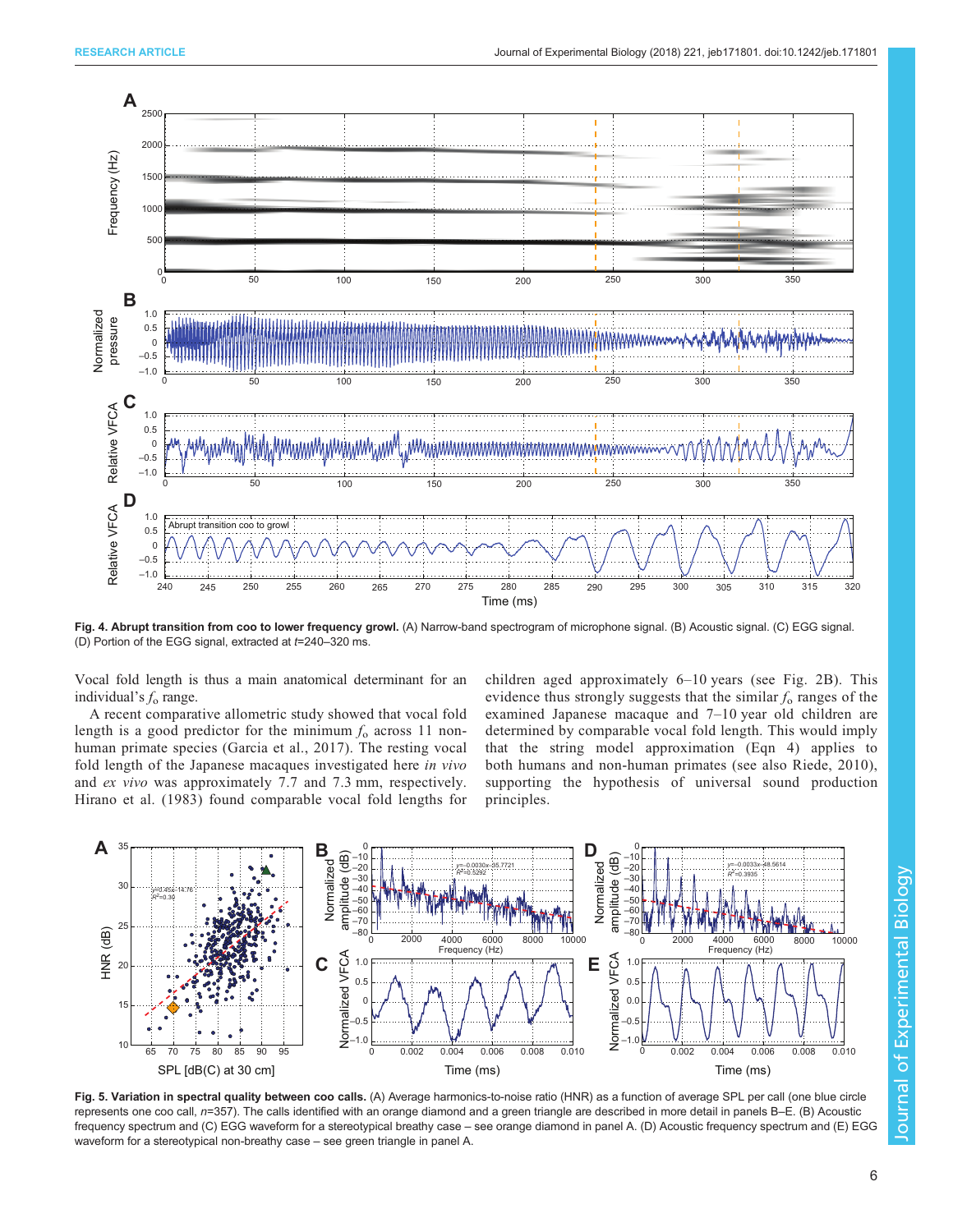The similarity between the primate and the human vocal organ is also seen when assessing dynamical aspects of  $f_0$  control. We found an  $f_0$  increase of approximately 0.28 semitones per dB SPL. This value is comparable to data from humans, where an increase of approximately 0.4 semitones per dB SPL was found [\(Gramming](#page-7-0) [et al., 1988](#page-7-0)). In analogy to the argument made in that study [\(Gramming et al., 1988](#page-7-0)) and building on previous research in humans, we hypothesize that subglottal pressure ([van den Berg and](#page-8-0) [Tan, 1959; Titze, 1989\)](#page-8-0) is a major influencing factor for  $f_0$  control in Japanese macaque vocalizations (the other being vocal fold tension; [Titze et al., 2016\)](#page-8-0), thus further demonstrating the physiological commonality between Japanese macaques and humans. Rigorous testing of that hypothesis with excised larynx experiments is, however, required.

Normative VRP data from humans suggest that the upper  $f_0$  limit can typically only be reached at maximum SPLs ([Sulter et al., 1994\)](#page-8-0), suggesting high subglottal pressures [\(Schutte, 1980\)](#page-8-0). In contrast, the investigated Japanese macaque's chirp vocalizations in vivo were produced at relatively low SPLs, a phenomenon which deserves further discussion. We hypothesize that these low SPLs were facilitated by the presence of vocal membranes (sometimes called 'vocal lips') in the laryngeal anatomy of the Japanese macaque, i.e. thin upward extensions of the vocal folds with little mass [\(Fitch, 2002;](#page-7-0) [Schön](#page-8-0) [Ybarra, 1995;](#page-8-0) [Mergell et al., 1999\)](#page-7-0). Unfortunately, we were unable to duplicate these softer chirp vocalizations in the one specimen examined in the excised larynx setup. Further investigation with excised larynx experiments and computational modeling is thus necessary to substantiate this hypothesis.

Exemplary EGG evidence suggested distinct differences in vocal fold vibration patterns for the three call types. The sinusoidal waveforms of the coo calls in [Figs 3](#page-4-0) and [5C](#page-5-0), as well as the chirp call in [Fig. 3,](#page-4-0) are comparable to EGG data from humans phonating in the so-called falsetto register (thyroarytenoid muscle not contracted) with a low degree of vocal fold adduction [\(Herbst et al., 2017\)](#page-7-0), regularly resulting in a posterior glottal gap and breathy phonation [\(Sundberg, 1995](#page-8-0)). This class of EGG signals typically has a low signal amplitude owing to the lack of vocal fold contact.

Interpretation of the other EGG waveforms, including those presented in [Figs 3](#page-4-0)A and [5E](#page-5-0), is more difficult because they do not clearly match stereotypical waveforms known from humans. This can be attributed to potential differences in laryngeal anatomy between humans and Japanese macaques. In EGG, the complex three-dimensional (de-)contacting pattern of the vocal folds is reduced to a one-dimensional value, reflecting the time-varying relative vocal fold contact area. Consequently, anatomically induced differences of vocal fold geometry are reflected in the resulting EGG waveform. Further excised larynx experiments with acquisition of simultaneous EGG and high-speed video data are thus necessary to better facilitate interpretation of EGG waveforms in Japanese macaques and other primate species.

This limitation notwithstanding, EGG was quite useful for revealing the dynamics of laryngeal sound generation in vivo. This is perhaps best seen in [Fig. 4,](#page-5-0) where a transition from coo to growl is documented. The EGG evidence reveals an abrupt transition between two distinct states of vocal fold vibration, occurring over the course of about five vibratory cycles. Several insights can be gained from this example: (1) the cause for acoustic differences between these call types is clearly laryngeal, similar to different laryngeal mechanisms in human voice registers ([Henrich, 2006](#page-7-0)); (2) the suddenness of the change between the two call types is evidence for the presence of a bifurcation, i.e. an abrupt change between vibratory states of a non-linear system when gradually

varying boundary conditions [\(Fitch et al., 2002](#page-7-0); [Herzel et al., 1998](#page-7-0)); and (3) as expected from a bifurcating system, the two vibratory phenomena do not coexist.

Some of the softer coo calls had a pronounced breathy perceptual quality, as noticed by the experimenters. This phenomenon, which is spectrally characterized by fewer noteworthy harmonics and the appearance of high-frequency noise components, was quantified by calculation of the HNR (see [Fig. 5A](#page-5-0)). Acoustically, the coo calls with lower HNR (see [Fig. 5B](#page-5-0),C for a stereotypical example) typically had only about two to five harmonics above the noise floor. The respective EGG signals assumed a sinusoidal wave shape, with superimposed noise. As mentioned above, this is analogous to breathy phonation in the falsetto register in humans [\(Herbst et al., 2017\)](#page-7-0) and strongly suggests that those breathy coo vocalizations were produced with incomplete glottal closure, allowing turbulent airflow to occur, thus causing the audible noise components and giving the perceptual impression of breathiness.

The breathy coo vocalizations were contrasted by non-breathy coo vocalizations, which typically had higher HNR values. The corresponding EGG waveforms were less noisy, deviated from a sinusoidal shape, and bore indicators of vocal fold contacting and de-contacting events, suggesting a greater degree of vocal fold adduction than in the breathy calls. However, as mentioned above, without clearly established landmarks for EGG signals in Japanese macaques, further interpretation requires caution.

Overall, the physiologically based EGG evidence strongly suggests that the investigated macaque varied its glottal configuration while producing the variety of coo calls in vivo. This is, to our knowledge, a novel finding that has not yet been documented at the laryngeal level for vocalizations in non-human primates and other mammals. Laryngeal modification of the voice timbre (i.e. the spectral composition of the sound source) via the degree of glottal adduction would provide an animal with an additional dimension for voice quality modification, potentially allowing macaques to encode arousal and/or valence states in a social communicative context, analogous to what has been shown for humans when using breathy voice in speech [\(Gobl and Ní](#page-7-0) [Chasaide, 2003; Ishi et al., 2010](#page-7-0); [Miyazawa et al., 2017](#page-7-0)).

This study has a few limitations that are worth mentioning. This is a two-subject study, so findings may not be generalized without further evidence. The larynx utilized for the ex vivo experiments was not flash-frozen post mortem ([Chan and Titze, 2003\)](#page-7-0), which might have altered the biomechanical tissue properties, thus explaining some surprisingly high values for subglottal pressure and airflow (see [Table 2](#page-2-0)). Repetition of the experiments with flash-frozen larynx specimens is thus warranted.

#### **Conclusions**

A novel multidimensional investigative paradigm was introduced with this study: controlled *in vivo* data acquisition, supplemented by ex vivo recordings from an excised larynx setup, linked via matched EGG waveforms. The data from these experiments, although from only two animals, provide a number of new insights into the sound production of Japanese macaques. When considering growls, coos and chirps, the vocal range of the investigated adult Japanese macaque was comparable to that of a 7–10 year old human, with the exception of low intensity chirps, the production of which may be facilitated by the species' vocal membranes. In coo calls, dynamic control of  $f_0$  in relation to SPL was also comparable to that in humans. EGG evidence suggested that growls, coos and chirps were produced by distinct laryngeal vibratory mechanisms, analogous to those of humans. EGG data also revealed that the investigated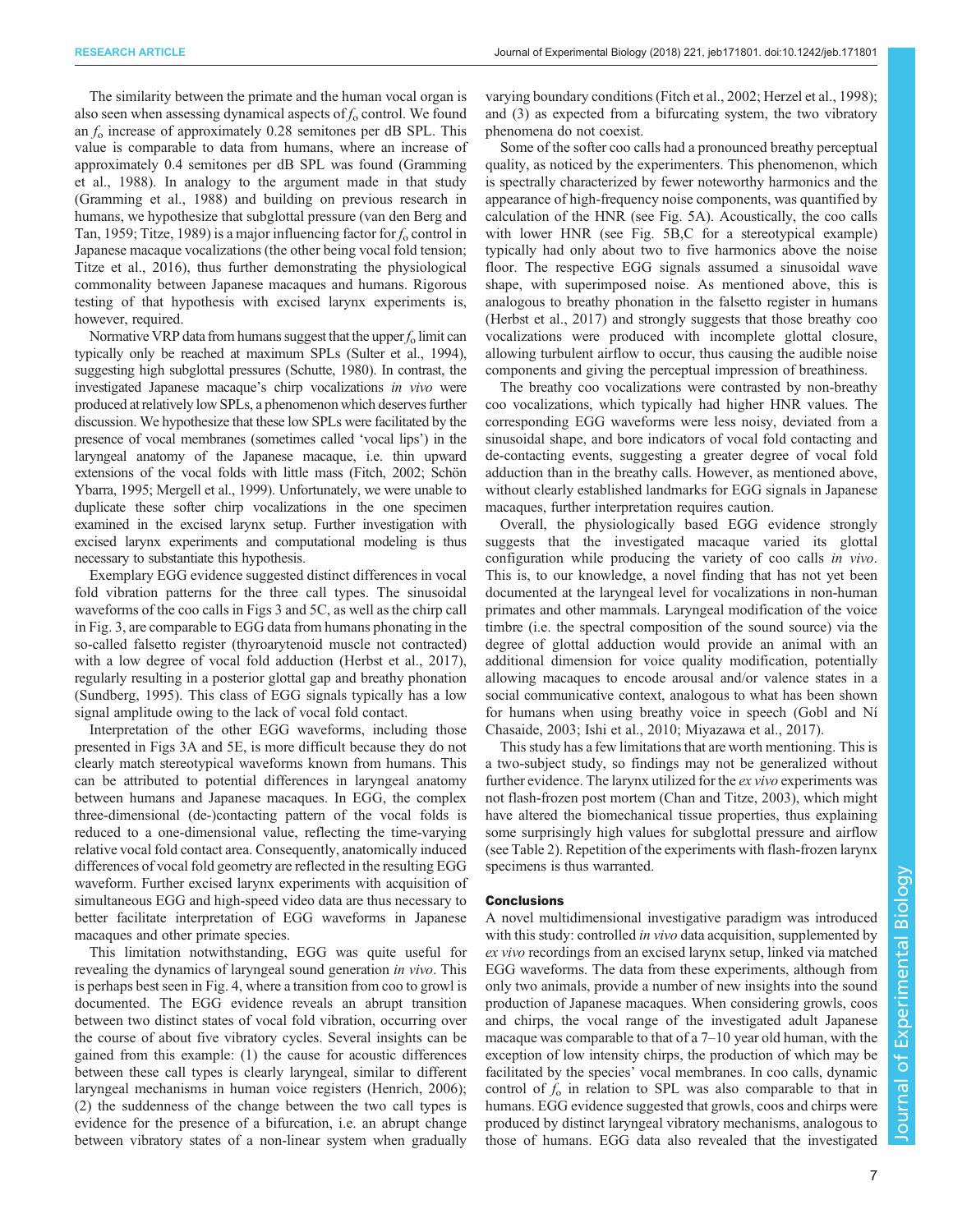<span id="page-7-0"></span>Japanese macaque most likely varied the degree of vocal fold adduction, resulting in variations of the spectral characteristics within the emitted coo calls, ranging from breathy to non-breathy. This is again analogous to what is found in humans, further corroborating the hypothesis that humans and non-human primates share universal physical and physiological principles of vocal production, governed by the MEAD principle.

#### Competing interests

The authors declare no competing or financial interests.

#### Author contributions

Conceptualization: C.T.H., H.K., T.N.; Methodology: C.T.H., H.K., T.K., M.G., T.N.; Software: C.T.H., H.K.; Validation: C.T.H.; Formal analysis: C.T.H.; Investigation: C.T.H., H.K., T.K., J.S., M.G., T.N.; Resources: C.T.H., H.K., J.S., W.T.F., T.N.; Writing - original draft: C.T.H.; Writing - review & editing: C.T.H., H.K., M.G., W.T.F., T.N.; Visualization: C.T.H.; Supervision: C.T.H., W.T.F., T.N.; Project administration: T.N.; Funding acquisition: T.N.

#### Funding

This research was supported by an APART grant from the Austrian Academy of Sciences (awarded to C.T.H.), a postdoctoral fellowship from the Fyssen Foundation (awarded to M.G.), and the Japan Society for the Promotion of Science KAKENHI grants no. 16H04848 (awarded to T.N.) and no. 4903, JP17H06380 (awarded to H.K.).

#### References

- Baken, R. J. [\(1992\). Electroglottography.](http://dx.doi.org/10.1016/S0892-1997(05)80123-7) J. Voice 6, 98-110.
- Baken, R. J. and Orlikoff, R. F. (2000). Clinical Measurement of Speech and Voice, 2nd edn. San Diego, CA: Singular Publishing, Thompson Learning.
- [Beecher, M. D., Petersen, M. R., Zoloth, S. R., Moody, D. B. and Stebbins, W. C.](http://dx.doi.org/10.1159/000121881) [\(2008\). Perception of conspecific vocalizations by Japanese macaques.](http://dx.doi.org/10.1159/000121881) Brain [Behav. Evol.](http://dx.doi.org/10.1159/000121881) 16, 443-460.
- [Berke, G., Moore, D. M., Hanson, D. G., Hantke, D. R., Gerratt, B. R. and](http://dx.doi.org/10.1288/00005537-198707000-00019) Burstein, F. [\(1987\). Laryngeal modeling: theoretical, in vitro, in vivo.](http://dx.doi.org/10.1288/00005537-198707000-00019) [Laryngoscope](http://dx.doi.org/10.1288/00005537-198707000-00019) 97, 871-881.
- Blount, B. G. (1985). "Girney" [vocalizations among Japanese macaque females:](http://dx.doi.org/10.1007/BF02382457) [context and function.](http://dx.doi.org/10.1007/BF02382457) Primates 26, 424-435.
- Boersma, P. and Weenink, D. (2017). Praat: doing phonetics by computer. Available at:<http://www.praat.org>.
- [Bouchet, H., Koda, H. and Lemasson, A.](http://dx.doi.org/10.1016/j.anbehav.2017.05.012) (2017). Age-dependent change in [attention paid to vocal exchange rules in Japanese macaques.](http://dx.doi.org/10.1016/j.anbehav.2017.05.012) Anim. Behav. 129, [81-92.](http://dx.doi.org/10.1016/j.anbehav.2017.05.012)
- [Bouhuys, A. Mead, J., Proctor, D. F. and Stevens, K. N.](http://dx.doi.org/10.1111/j.1749-6632.1968.tb56760.x) (1968). Pressure-flow [events during singing.](http://dx.doi.org/10.1111/j.1749-6632.1968.tb56760.x) Ann. N. Y. Acad. Sci. 155, 165-176.
- Brown, C. H. and Cannito, M. P. [\(1995\). Modes of vocal variation in Syke](http://dx.doi.org/10.1037/0735-7036.109.4.398)'s monkey [\(Cercopithecus albogularis\) squeals.](http://dx.doi.org/10.1037/0735-7036.109.4.398) J. Comp. Psychol. 109, 398-415.
- Chan, R. W. and Titze, I. R. [\(2003\). Effect of postmortem changes and freezing](http://dx.doi.org/10.1114/1.1561287) [on the viscoelastic properties of vocal fold tissues.](http://dx.doi.org/10.1114/1.1561287) Ann. Biomed. Eng. 31, [482-491.](http://dx.doi.org/10.1114/1.1561287)
- Chiba, T. and Kajiyama, M. (1941). The Vowel: Its Nature and Structure. Tokyo, Japan: Tokyo-Kaiseikan.
- Damste, P. H. (1970). The phonetogram. Pract Otorhinolaryngol (Basel) 32, 185-187.
- Deliyski, D. D. and Hillman, R. E. [\(2010\). State of the art laryngeal imaging:](http://dx.doi.org/10.1097/MOO.0b013e3283395dd4) research and clinical implications. [Curr. Opin Otolaryngol. Head Neck Surg.](http://dx.doi.org/10.1097/MOO.0b013e3283395dd4) 18, [147-152.](http://dx.doi.org/10.1097/MOO.0b013e3283395dd4)
- Dö[llinger, M., Kobler, J., Berry, D. A., Mehta, D. D., Luegmair, G. and Bohr, C.](http://dx.doi.org/10.2174/157489311796904673) [\(2011\). Experiments on analysing voice production: excised \(human, animal\) and](http://dx.doi.org/10.2174/157489311796904673) [in vivo \(animal\) approaches.](http://dx.doi.org/10.2174/157489311796904673) Curr. Bioinform. 6, 286-304.
- [Echternach, M. Sundberg, J., Arndt, S., Breyer, T., Markl, M., Schumacher, M.](http://dx.doi.org/10.1080/14015430701875653) and Richter, B. [\(2008\). Vocal tract and register changes analysed by real-time](http://dx.doi.org/10.1080/14015430701875653) [MRI in male professional singers-a pilot study.](http://dx.doi.org/10.1080/14015430701875653) Logoped. Phoniatr. Vocol. 33, [67-73.](http://dx.doi.org/10.1080/14015430701875653)
- Fabre, P. (1957). Un procédé électrique percuntané d'inscription de l'accolement glottique au cours de la phonation: glottographie de haute fréquence; premiers résultats (A non-invasive electric method for measuring glottal closure during phonation: high frequency glottogr. Bull. Acad. Nat. Med. 141, 66-69.
- Fant, G. (1960). Acoustic Theory of Speech Production. 's-Gravenhage: Mouton and Co.
- Finnegan, E., Luschei, E. and Hoffman, H. (1998). Estimation of alveolar pressure from direct measures of tracheal pressure during speech. NCVS Status and Progress Report 12, 1-10.
- [Fischer, J., Noser, R. and Hammerschmidt, K.](http://dx.doi.org/10.1002/ajp.22153) (2013). Bioacoustic Field [research: a primer to acoustic analyses and playback experiments with](http://dx.doi.org/10.1002/ajp.22153) primates. [Am. J. Primatol.](http://dx.doi.org/10.1002/ajp.22153) 75, 643-663.
- Fitch, W. T. S. (2002). Primate vocal production and its implications for auditory research. In Primate Audition - Ethology and Neurobiology (ed. A. Ghazanfar), pp. 87-108. CRC Press, Inc.
- Fitch, W. T. and Hauser, M. D. [\(1995\). Vocal production in nunhuman primates:](http://dx.doi.org/10.1002/ajp.1350370303) [acoustics, physiology, and functional constraints on](http://dx.doi.org/10.1002/ajp.1350370303) "honest" advertisement. [Am. J. Primatol.](http://dx.doi.org/10.1002/ajp.1350370303) 37, 191-219.
- [Fitch, W. T., Neubauer, J. and Herzel, H.](http://dx.doi.org/10.1006/anbe.2001.1912) (2002). Calls out of chaos: The adaptive [significance of nonlinear phenomena in mammalian vocal production.](http://dx.doi.org/10.1006/anbe.2001.1912) Anim. Behav. 63[, 407-418.](http://dx.doi.org/10.1006/anbe.2001.1912)
- Flanagan, J. [\(1968\). Source-system interaction in the vocal tract.](http://dx.doi.org/10.1111/j.1749-6632.1968.tb56744.x) Ann. N. Y. Acad. Sci. 155[, 9-17.](http://dx.doi.org/10.1111/j.1749-6632.1968.tb56744.x)
- [Garcia, M., Herbst, C. T., Bowling, D. L., Dunn, J. C. and Fitch, W. T.](http://dx.doi.org/10.1038/s41598-017-11000-x) (2017). [Acoustic allometry revisited: morphological determinants of fundamental](http://dx.doi.org/10.1038/s41598-017-11000-x) [frequency in primate vocal production.](http://dx.doi.org/10.1038/s41598-017-11000-x) Sci. Rep. 7, 10450.
- Gobl, C. and Ní Chasaide, A. [\(2003\). The role of voice quality in communicating](http://dx.doi.org/10.1016/S0167-6393(02)00082-1) [emotion, mood and attitude.](http://dx.doi.org/10.1016/S0167-6393(02)00082-1) Speech Commun. 40, 189-212.
- Gramming, P., Sundberg, J., Ternströ[m, S., Leanderson, R. and Perkins, W. H.](http://dx.doi.org/10.1016/S0892-1997(88)80067-5) [\(1988\). Relationship between changes in voice pitch and loudness.](http://dx.doi.org/10.1016/S0892-1997(88)80067-5) J. Voice 2, [118-126.](http://dx.doi.org/10.1016/S0892-1997(88)80067-5)
- Green, S. (1975). Variation of Vocal Pattern with Social Situation in the Japanese Moneky (Macaca fuscata): A FieldStudy. In Primate Behaviour. Developments in Field and Laboratory Research (ed. L. A. Rosenblum), pp. 1-102. New York: Academic Press.
- Green, S. [\(2010\). Dialects in japanese monkeys: vocal learning and cultural](http://dx.doi.org/10.1111/j.1439-0310.1975.tb02006.x) [transmission of locale-specific vocal behavior?](http://dx.doi.org/10.1111/j.1439-0310.1975.tb02006.x) Z. Tierpsychol. 38, 304-314.
- Hampala, V., Garcia, M., Š[vec, J. G., Scherer, R. C. and Herbst, C. T.](http://dx.doi.org/10.1016/j.jvoice.2015.03.018) (2016). [Relationship between the electroglottographic signal and vocal fold contact area.](http://dx.doi.org/10.1016/j.jvoice.2015.03.018) J. Voice 30[, 161-171.](http://dx.doi.org/10.1016/j.jvoice.2015.03.018)
- Henrich, N. [\(2006\). Mirroring the voice from Garcia to the present day: Some](http://dx.doi.org/10.1080/14015430500344844) [insights into singing voice registers.](http://dx.doi.org/10.1080/14015430500344844) Log. Phon. Vocol. 31, 3-14.
- Herbst, C. T. (2016). Biophysics of vocal production in mammals. In Vertebrate Sound Production and Acoustic Communication (ed. W. T. Fitch, A. N. Popper and R. A. Suthers), pp. 328. New York: Springer.
- Herbst, C. T., Qiu, Q., Schutte, H. K. and Švec, J. G. (2011). Membranous and [cartilaginous vocal fold adduction in singing.](http://dx.doi.org/10.1121/1.3552874) J. Acoust. Soc. Am. 129, 2253-2262.
- [Herbst, C. T., Schutte, H. K., Bowling, D. L. and Svec, J. G.](http://dx.doi.org/10.1016/j.jvoice.2016.11.007) (2017). Comparing [chalk with cheese - The EGG contact quotient is only a limited surrogate of the](http://dx.doi.org/10.1016/j.jvoice.2016.11.007) [closed quotient.](http://dx.doi.org/10.1016/j.jvoice.2016.11.007) J. Voice 31, 401-409.
- Herbst, C. T., Lohscheller, J., Š[vec, J. G., Henrich, N., Weissengruber, G. and](http://dx.doi.org/10.1242/jeb.093203) Fitch, W. T. [\(2014\). Glottal opening and closing events investigated by](http://dx.doi.org/10.1242/jeb.093203) [electroglottography and super-high-speed video recordings.](http://dx.doi.org/10.1242/jeb.093203) J. Exp. Biol. 217, [955-963.](http://dx.doi.org/10.1242/jeb.093203)
- Hertegard, S. [\(2005\). What have we learned about laryngeal physiology from high](http://dx.doi.org/10.1097/01.moo.0000163451.98079.ba)speed digital videoendoscopy? [Curr. Opin Otolaryngol. Head Neck Surg.](http://dx.doi.org/10.1097/01.moo.0000163451.98079.ba) 13, [152-156.](http://dx.doi.org/10.1097/01.moo.0000163451.98079.ba)
- Herzel, H., Holzfuss, J., Kowalik, Z. J., Pompe, B. and Reuter, R. (1998). Detecting bifurcations in voice signals. In Nonlinear Analysis of Physiological Data (ed. H. Kantz, J. Kurths G. Mayer-Kress), pp. 325-344. Berlin: Springer Verlag.
- Hirano, M., Kurita, S. and Nakashima, T. (1983). Growth, development, and aging of human vocal folds. In Vocal Fold Physiology: Contemporary Research and Clinical Issues (ed. D. Bless), pp. 22-43. San Diego, CA: College Hill Press.
- [Ishi, C. T., Ishiguro, H. and Hagita, N.](http://dx.doi.org/10.1155/2010/528193) (2010). Analysis of the roles and the [dynamics of breathy and whispery voice qualities in dialogue speech.](http://dx.doi.org/10.1155/2010/528193) EURASIP [Journal on Audio, Speech, and Music Processing](http://dx.doi.org/10.1155/2010/528193) 2010, 1-12.
- Itani, J. [\(1963\). Vocal communication of the wild Japanese monkey.](http://dx.doi.org/10.1007/BF01659149) Primates 4, [11-66.](http://dx.doi.org/10.1007/BF01659149)
- [Katsu, N., Nakamichi, M. and Yamada, K.](http://dx.doi.org/10.1163/1568539X-00003330) (2016). Function of grunts, girneys and [coo calls of Japanese macaques \(Macaca fuscata\) in relation to call usage, age](http://dx.doi.org/10.1163/1568539X-00003330) [and dominance relationships.](http://dx.doi.org/10.1163/1568539X-00003330) Behaviour 153, 125-142.
- Kob, M. (2003) Singing voice modeling as we know it today. In R. Bresined. Stockhom Music Acoustics Conference, August 6-9, 2003 (SMAC 2003). Stockholm, Sweden, pp. 431-434.
- Koda, H. [\(2004\). Flexibility and context-sensitivity during the vocal exchange of coo](http://dx.doi.org/10.1163/1568539042729685) [calls in wild Japanese macaques \(Macaca fuscata yakui\).](http://dx.doi.org/10.1163/1568539042729685) Behaviour 141, [1279-1296.](http://dx.doi.org/10.1163/1568539042729685)
- Le Prell, C. G. and Moody, D. B. [\(1997\). Perceptual salience of acoustic features of](http://dx.doi.org/10.1037/0735-7036.111.3.261) [Japanese monkey coo calls.](http://dx.doi.org/10.1037/0735-7036.111.3.261) J. Comp. Psychol. 111, 261-274.
- Lohscheller, J. and Eysholdt, U. [\(2008\). Phonovibrogram visualization of entire](http://dx.doi.org/10.1097/MLG.0b013e318161f9e1) [vocal fold dynamics.](http://dx.doi.org/10.1097/MLG.0b013e318161f9e1) Laryngoscope 118, 753-758.
- Machida, S. [\(1990\). Threat calls in alliance formation by members of a captive group](http://dx.doi.org/10.1007/BF02380942) [of Japanese monkeys.](http://dx.doi.org/10.1007/BF02380942) Primates 31, 205-211.
- Masataka, N. [\(2010\). Motivational referents of contact calls in Japanese monkeys.](http://dx.doi.org/10.1111/j.1439-0310.1989.tb00745.x) Ethology 80[, 265-273.](http://dx.doi.org/10.1111/j.1439-0310.1989.tb00745.x)
- Mergell, P., Fitch, W. T. and Herzel, H. [\(1999\). Modelling the role of non-human](http://dx.doi.org/10.1121/1.426735) [vocal membranes in phonation.](http://dx.doi.org/10.1121/1.426735) J. Acoust. Soc. Am. 105, 2020-2028.
- [Miyazawa, K., Shinya, T., Martin, A., Kikuchi, H. and Mazuka, R.](http://dx.doi.org/10.1016/j.cognition.2017.05.003) (2017). Vowels [in infant-directed speech: More breathy and more variable, but not clearer.](http://dx.doi.org/10.1016/j.cognition.2017.05.003) [Cognition](http://dx.doi.org/10.1016/j.cognition.2017.05.003) 166, 84-93.